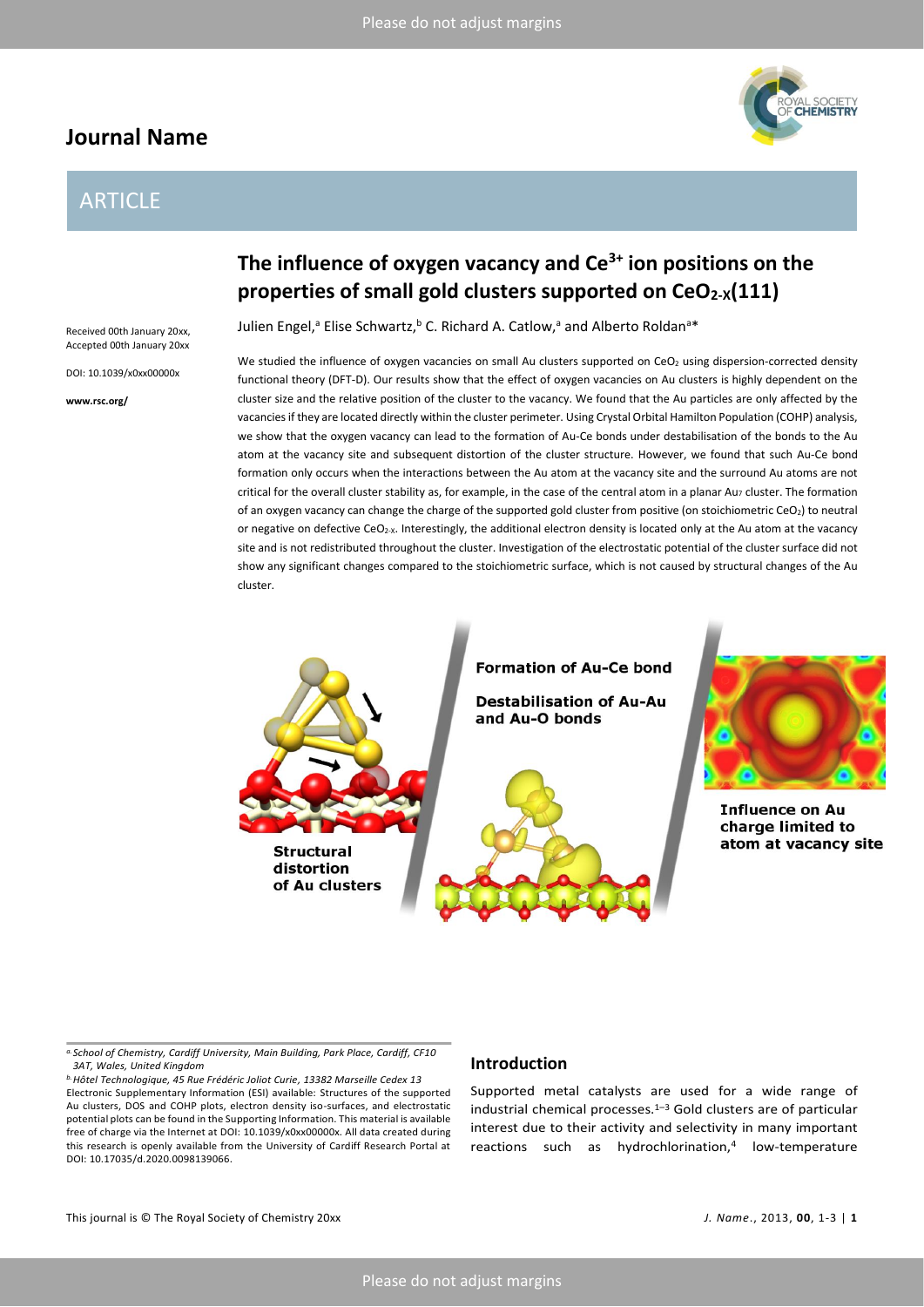oxidation of CO,<sup>5,6</sup> the water-gas shift reaction<sup>7</sup>, and other organic reactions. <sup>8</sup> The activity of gold clusters is highly size dependent<sup>9</sup> and known to decrease above a particle size of 5 nm .10,11 This effect has been attributed to various factors, such as a high surface-to-bulk ratio, the availability of lowcoordination atoms,<sup>12</sup> and the presence of perimeter sites at the Au−support interface.<sup>13</sup>

The  $Au_n/CeO_{2-x}$  system has been the subject of several computational studies although most of them focussed on very small clusters. $14-18$  Chutia et al.<sup>27</sup> studied single gold atoms and demonstrated that electron transfer to the gold occurred over vacancies. Zhang *et al.* investigated the structures and properties of Au clusters with up to 11 atoms, but all their structures were built under the precondition that one of the Au atoms is located at a vacancy site.<sup>19</sup> Teng *et al.* studied the structures and adsorption energies of a series of Au clusters in the range of 1-10 atoms and they conclude that the oxygen vacancy stabilises the Au clusters depending on the size of the cluster and the position of the vacancy.<sup>20</sup> Both, Zhang and Teng, did not explore the localisation of the  $Ce^{3+}$  ions.

The interface between the oxide surface and the nano-particle clearly influences the structural parameters of the supported particles such as shape and their electronic properties.<sup>21-23</sup> We recently performed a comparative study on the structural and electronic effects of different support materials, namely magnesium oxide (MgO), cerium (IV) oxide (CeO<sub>2</sub>) and graphene (C), on small Au clusters with particular focus on the interface mismatch. <sup>24</sup> We limited that study to defect-free surfaces to reduce the complexity of the investigated systems. While the most stable surface of MgO, i.e. (001),<sup>25</sup> can be prepared relatively defect-free, $^{26}$  ceria (CeO<sub>2</sub>) is highly reducible at low O<sub>2</sub> chemical potential leading to the formation of oxygen vacancies.<sup>27</sup> These defects can influence the properties of the supported clusters.<sup>28</sup> The present study, therefore, aims to understand in detail how the vacancies affect the  $Au_n$  particles. However, the introduction of vacancies into the  $Au_n/CeO_2$ model is more challenging than it might seem at first since it is more complicated than merely removing oxygen atoms from the surface. First, the creation of such vacancies breaks the symmetry of the surface and dramatically increases the search space for the lowest energy structures since the position of the cluster relative to the vacancy becomes important. Second, previous studies have shown that the formation an oxygen vacancy in CeO<sub>2</sub>(111) leads to the reduction of two Ce<sup>4+</sup> ions to  $Ce<sup>3+</sup>$ . Multiple minima for the localisation of the  $Ce<sup>3+</sup>$  ions exist even in a naked defective surface with a single oxygen vacancy with tenths of electron volts difference in energy. <sup>29</sup> Since the environment of Ce ions is influenced by the presence of the Au<sub>n</sub> cluster, the magnitude of the energy difference and the number of non-equivalent positions might increase. Both issues make this study a highly multidimensional problem and it becomes difficult to identify the lowest structural or electronic minimum in static quantum chemical calculations, especially with increasing system size. The combination of electronic structure calculations with genetic algorithms might be considered to explore comprehensively this system, but because of the interplay of geometry and  $Ce<sup>3+</sup>$  ion localisation a very large

number of configurations would need to be explored, making the computational expense prohibitive. The problem of vacancy cluster interactions is, however, highly relevant to any study on the reactivity of  $CeO<sub>2-X</sub>$ -supported Au particles and key questions can be answered despite the difficulty in identifying global energy minima. They concern first, how cluster properties such as its geometry and charge distribution are affected by the introduction of an oxygen vacancy, which will influence the cluster's reactivity; and secondly, the influence of variations in oxygen vacancy positions and Ce<sup>3+</sup> ion positions on cluster properties, which will guide future studies.

#### **Computational Details**

Spin-polarised periodic plane-wave density functional theory calculations were performed with the Vienna *Ab Initio* Simulation Package (VASP 5.4.4).<sup>30-32</sup> The density functional of Perdew, Burke, and Ernzerhoff (PBE)<sup>33</sup> was used to calculate the exchange and correlation contributions. To describe long-range interactions, which were shown to be necessary for  $Au_n$ clusters<sup>34</sup> and metal oxide surfaces, <sup>35</sup> Grimme's empirical dispersion correction DFT-D3 was used.<sup>36</sup> It was shown that PBE-D3 is in good agreement with the vdW-DF optB88 for the structure of Au clusters.<sup>24</sup> The projector-augmented wave (PAW) formalism32,37 implemented in VASP was employed to describe the core electrons. A plane-wave kinetic cut-off was set at 500 eV. The Brillouin zone was sampled on a Monkhorst-Pack grid<sup>38</sup> with 7×7×1 k-points for the small surfaces and 3×3×1 kpoints for the large surfaces, respectively (see below for details on the slab models). A Hubbard approach correction (DFT+U) using the method of Liechtenstein *et al.* was used on the Ce 4forbitals.<sup>39-45</sup> The parameters were set to  $U_{\text{eff}}$  = 4 eV (U = 5 eV and  $J = 1$  eV), which better reproduce the reduction of CeO<sub>2</sub> as shown in our benchmarking calculations<sup>24</sup> and previous reports.46,47 Dipole corrections were applied perpendicular to the surfaces upon adsorption of gold clusters. Bader charges were calculated to assign partial charges to specific atoms.<sup>48</sup> Crystal Orbital Hamilton Populations (COHP) were calculated with the Lobster 2.2.1 code.<sup>49-52</sup>

To determine the distance between the surface and the gold clusters, the surface height was defined as the average height of the top oxygen layer and the cluster height as the average height of all atoms within  $z \le 0.3$  Å of the lowest gold atom. The average gold-gold distance within the metal clusters is calculated as the average of all neighbour distances. Two atoms are defined as neighbours if the distance between them is below twice the van-der-Waals radius ( $r_{\text{vdW}}$  = 1.66 Å).<sup>53</sup>

We calculated the adsorption energies ( $E_{ads}$ ) from the total energy of the optimised structure of the gold cluster on the surface ( $E_{Aun-S}$ ), the energy of the optimised naked slab ( $E_S$ ), and the energy of the gold cluster in gas phase retaining the shape from the supported structure  $(E_{Aun})$ .

$$
E_{ads} = \frac{E_{Aun-S} - (E_S + E_{Aun})}{n} (Eq. 1)
$$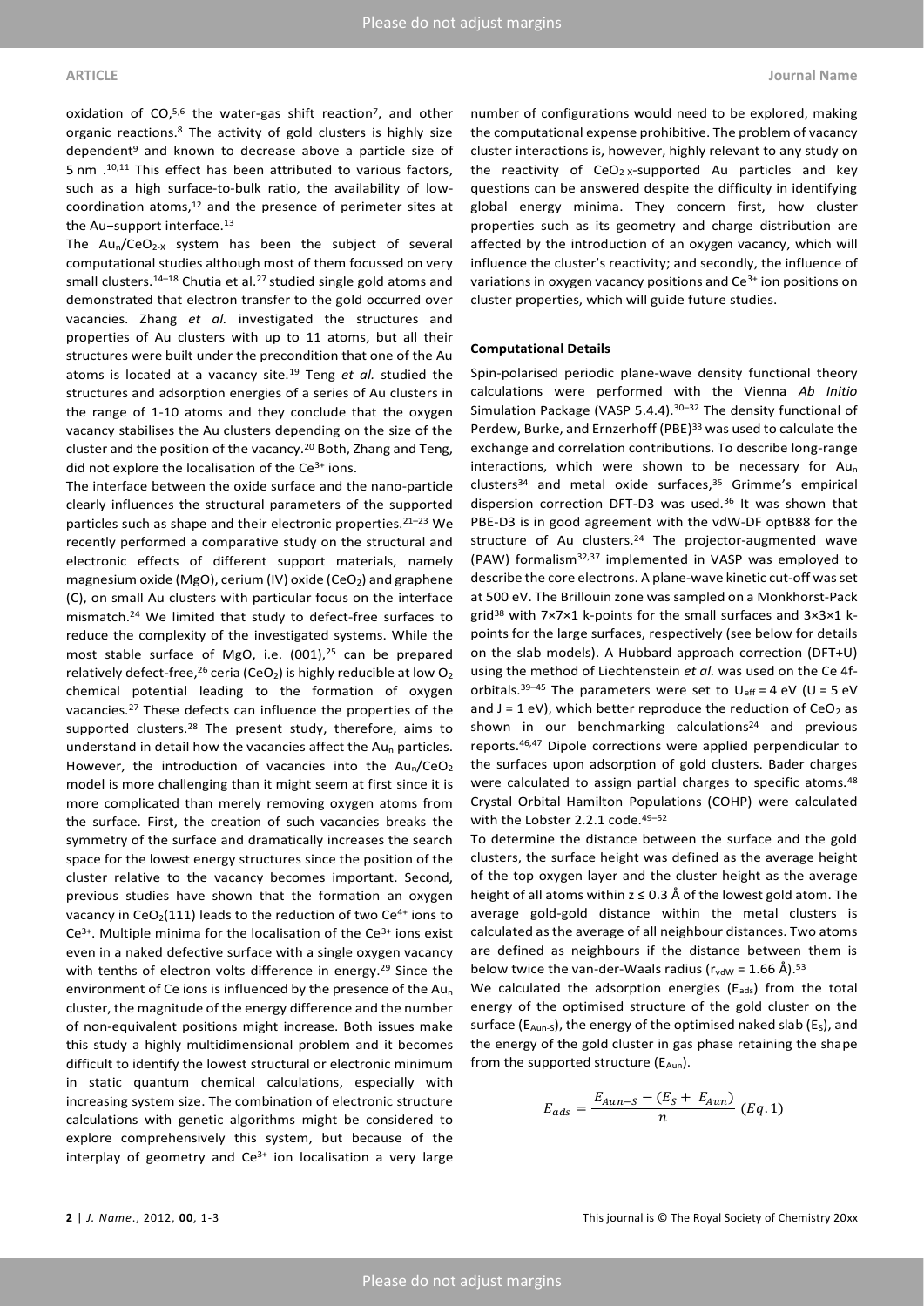#### **Journal Name ARTICLE**

The cohesion energy per atom  $(E_{coh})$  of the Au clusters was calculated with equation 2 using the gas-phase energy of a single gold atom  $(E_{Au1})$ .

$$
E_{coh} = \frac{E_{Aun} - n \cdot E_{Au1}}{n} (Eq. 2)
$$

The electrostatic potential was determined as implemented in VASP.<sup>54</sup> The energies reported here correspond to the energies of a particle with a charge of −e within the electrostatic potential V(r) (equation 3).

$$
V(r) = \sum_{A} \frac{Z_A}{|R_A - r|} - \int \frac{\rho(r') dr'}{|r' - r|} \ (Eq. 3)
$$

Structures and iso-surfaces were visualised with the program *Visualisation for Electronic and Structural Analysis* (VESTA) 55 and CHIMERA<sup>56</sup>, respectively.

### **Slab models**

As in our previous study, two different slab models of the CeO<sub>2-X</sub>(111) were used in this work.<sup>24</sup> A three-trilayered oxygenterminated slab (3×3×3) with 27 Ce and 53 O atoms (surface area = 116.5 Å<sup>2</sup> ) was chosen for clusters with up to four Au atoms. Larger clusters were calculated on a two-trilayered surface (6×6×2; surface area = 466.0 Å<sup>2</sup>) with 72 Ce and 143 O atoms. In both cases, the slabs were separated by a vacuum layer of 20 Å, and the bottom O-Ce-O trilayer was fixed to the bulk lattice during the relaxation. The oxygen vacancy was introduced by removal of one oxygen atom from the top layer of each slab model, which leads to a stoichiometry of  $CeO<sub>1.96</sub>$ and  $CeO<sub>1.99</sub>$  for the small and large surface, respectively. We limited our study to vacancies in the top-layer, although calculations with hybrid functionals predict sub-surface vacancies to be slightly more stable. <sup>57</sup> The reason for this choice is that the clusters can be expected to stabilise top-layer vacancies. Moreover, the influence of sub-surface vacancies on the properties of the supported clusters can be expected to be greater than that of the top-layer vacancies.



Figure 1: Structure of oxygen-terminated CeO<sub>2</sub>(111) with one oxygen vacancy (V<sub>o</sub>); the  $n_m$  notation is explained in the text; colour scheme: red  $-$  O, green  $-$  Ce.

The positions of Ce<sup>3+</sup> ions were directed to the desired configuration by increasing the Ce-O distances at the sites before the optimisation procedure to preferentially

accommodate the larger Ce<sup>3+</sup> ions. To do so, the Ce ion was first replaced by a larger La ion and the structure was optimised. The re-substitution with Ce gave the desired starting structures with increased distances. The positions of the  $Ce<sup>3+</sup>$  ions are labelled according to the distance to the O vacancy (see Figure 1). The notation  $n_m$  corresponds to a Ce ion in the  $n<sup>th</sup>$  shell around the defect in the m<sup>th</sup> cationic layer counted from the surface.<sup>29</sup>

#### **Cluster models**

The structures of the supported gold clusters were based on those obtained in our previous study on stoichiometric  $CeO<sub>2</sub>$ .<sup>24</sup> We chose to investigate structures with 1, 2, 3, 7, 8, 10, and 11 Au atoms, which represent a cross-section through the previously investigated range of cluster sizes including odd- and even-numbered clusters. As we have noted, the structures we generate after adsorption on the surface may not be global minima, but they will still give us the insights needed on the effect of the vacancies on cluster geometry, electronic properties and reactivity.

## **Results and Discussion**

## **Structures and Binding Energies of supported Au clusters on defective CeO2-X(111)**

Based on the structures obtained in our previous study of  $Au_n$ clusters on stoichiometric  $CeO<sub>2</sub>$ , we created O vacancies in different positions. We first discuss the geometric and electronic properties of the structures with the lowest energies and describe the influence of the relative vacancy position in later sections of the text. Further details on the structures can be found in the Supporting Information (Table S 1).

The results of our calculations suggest that the preferred vacancy position and the extent of the influence on the cluster structure are strongly dependent on the cluster size without showing any obvious trend with increasing size within the investigated size range (cf. Table 1). The vacancy is preferentially located centrally under the Au cluster (Au<sub>1</sub>, Au<sub>7</sub>, Au<sub>8</sub>, Au<sub>11</sub>), under a corner atom of the Au cluster (Au<sub>3</sub>, Au<sub>4</sub>,  $Au_{10}$ ), or next to the Au cluster (Au<sub>2</sub>). A significant decrease in the cluster-surface distance was found for clusters with 1, 3, 4, and 11 Au atoms compared to the respective clusters on the stoichiometric surface (cf. Table 1). In these cases, the Au atom above the vacancy moves into the vacancy site as shown for  $Au_4/CeO_{2-x}$  in Figure 2 (top). The displacement of the Au atom into the vacancy site leads to an elongation of the average Au-Au distances compared to the stoichiometric surface. For Au<sup>4</sup> and  $Au_{11}$ , the Au coordination number decreases, since some of the Au-Au distances become longer than the defined threshold (see Computational Details section) so that the elongation is not reflected in the average values shown in Table 1. In other cases, we only observed minor changes in the structural parameters. Interestingly,  $Au<sub>7</sub>$  is located centrally on top of the vacancy but no movement of an Au atom into the vacancy site nor was there any other significant structural distortion. (see Figure 2 bottom).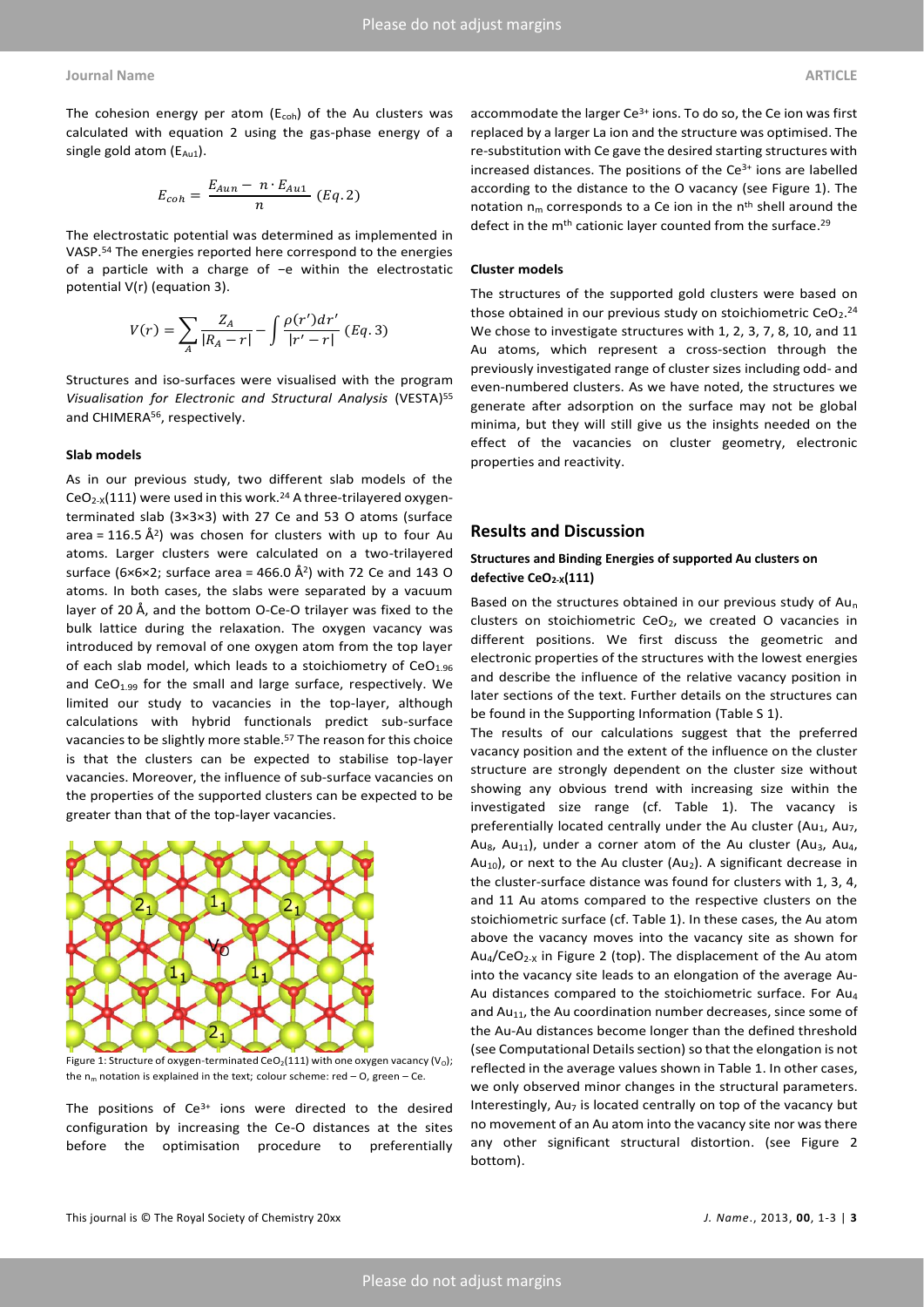

Figure 2: Structure of Au<sub>4</sub> (top) and Au<sub>7</sub> (bottom) on CeO<sub>2-X</sub> and on CeO<sub>2</sub> (transparent).

The strength of the binding of the Au clusters to the support surface is reflected in the adsorption energies (E<sub>ads</sub>) shown in Table 1. The values indicate that all clusters except for  $Au_{10}$  bind more strongly to the defective  $CeO<sub>2-X</sub>$  surface than to the nondefective  $CeO<sub>2</sub>$  surface. The stabilisation of the cluster-surface interaction by the oxygen vacancy (difference in adsorption energy) ranges from  $-1.79$  eV (Au<sub>1</sub>) to +0.03 eV (Au<sub>10</sub>). Interestingly, the cohesion energy of the Au clusters  $(E_{coh})$ , which is a measure for the strength of the Au-Au interaction is not significantly decreased for Au<sub>3</sub>, Au<sub>4</sub>, or Au<sub>11</sub> although these clusters show the most apparent structural distortion.

#### **Electronic Structure**

The underlying reason for the difference in the influence of the oxygen vacancy on the cluster structure can be found in the electronic structure of the investigated systems. The adsorption of Au clusters on stoichiometric  $CeO<sub>2</sub>(111)$  leads to a charge transfer from the cluster to the surface. The cluster is oxidised while specific Ce<sup>4+</sup> ions of the CeO<sub>2</sub> lattice are reduced to Ce<sup>3+</sup>.<sup>24</sup> The number of  $Ce<sup>3+</sup>$  ions depends on the cluster size and whether the cluster has an odd or even number of Au atoms. Odd-numbered clusters are open-shell systems and induce the reduction of an odd number of Ce<sup>4+</sup> ions while even-numbered clusters are closed shell and result in an even number of Ce3+ ions (see Table 1; values in brackets). The magnitude of the charge transfer is approximately proportional to the number of Ce3+ ions. Similarly, the introduction of an O vacancy also reduces the surface and creates two Ce<sup>3+</sup> ions. Since the standard reduction potentials for Au<sup>+</sup> to Au<sup>0</sup> (+1.69 V) and Ce<sup>4+</sup> to Ce3+ (+1.72 V) are very similar, <sup>58</sup> this change in the local environment of the remaining Ce<sup>4+</sup> ions can change the redox behaviour when an Au cluster is adsorbed.

As shown in Table 1, we found that for the undistorted clusters (Au<sub>2</sub>, Au<sub>7</sub>, Au<sub>8</sub>, and Au<sub>10</sub>), the number of Ce<sup>3+</sup> ions in the CeO<sub>2-X</sub> support is indeed the sum of the number of such ions in the stoichiometric surface with the Au cluster and those from the

vacancy formation as if they are not influenced by each other. For these clusters, we calculated approximately the same charge as on the stoichiometric surface. In contrast, we found a lower number of Ce<sup>3+</sup> ions for Au clusters with 1, 3, 4, and 11 atom(s), which showed a stronger distortion of the cluster structure and smaller cluster-surface distances. In these cases, the number of  $Ce^{3+}$  ions equals that found for the stoichiometric surface, which means that there are no additional  $Ce<sup>3+</sup>$  ions due to the O-vacancy. These Au clusters are more electron-rich than non-defective CeO<sub>2</sub>. Au<sub>1</sub>, Au<sub>3</sub>, and Au<sub>4</sub> are indeed reduced by the defective  $CeO<sub>2-X</sub>$  surface, while Au<sub>11</sub> shows no significant charge transfer with the support surface. The calculated charges are in agreement with previously reported values.15,19 The two categories of Au clusters that we identified based on structural parameters and charge transfer also show distinct features in their density of states (DOS). In general, the DOS of stoichiometric  $Co<sub>2</sub>$  shows a bandgap of 2.1 eV between the valence band consisting dominantly of O 2p states and the conduction band dominated by Ce 4f states. If a Au cluster is adsorbed, one singly occupied **k**-independent discreet Ce 4f state of each Ce<sup>3+</sup> ion can be found at  $E_F$  and directly below. With increasing Au cluster size, the number of occupied Au-O bands increases. These bands are occupied by both spins and overlapping the O 2p band or located in the band gap between  $E_F$  and the valence band. They show strong Au d- and O p character and increasing Au s character with increasing energy. The DOS of Au<sub>1</sub>, Au<sub>3</sub>, Au<sub>4</sub>, and Au<sub>11</sub>, which belong to the group of distorted and electron-rich clusters, feature a new type of Au-Ce band with contributions from Au s/d, O p and Ce f orbitals located between the Au-O bands and the occupied Ce 4f states at the Fermi energy. As an example, Figure 3 (top) shows the DOS of  $Au_3/CeO_{2-x}$ . Five narrow bands can be found within the bandgap between the O 2p valence band and the Ce 4f conduction band. The first three (**a-c**) show contributions from Au s and d states as well as O p states. Band **d** consists of Au s and d states and Ce f states. At the Fermi energy, a singly occupied Ce 4f state can be found, which is localised at the Ce<sup>3+</sup> ion. In contrast to this, the DOS of Au<sub>2</sub>, Au<sub>7</sub>, Au<sub>8</sub>, and Au<sub>10</sub>, which belong to the group of clusters that are not influenced significantly by the vacancy, generally resemble the ones of the same cluster size on the stoichiometric surface with the addition of two more singly occupied Ce 4f peaks close to  $E_F$ . These additional Ce f bands are simply a result of the additional two  $Ce^{3+}$  ions which are present due to the creation of the oxygen vacancy. In Figure 4 (top), the DOS of  $Au_7/CeO_{2-x}$  is shown. Compared to  $Au_3/CeO_{2-x}$  (Figure 3 top), the number of states in the O(2p)-Ce(4f) bandgap has increased to nine. Six (**af**) can be attributed to Au-O bands and three (**g-i**) to the singly occupied 4f orbitals of the three Ce<sup>3+</sup> ions.

Table 1: Summary of structural and electronic properties of Au<sub>n</sub> cluster on CeO<sub>2-x</sub>; values in bracket for  $Au_n/CeO_2$ ;  $n_{Au}$ : number of Au atom;  $d_{Au\text{-}Au}$ : average Au-Au distance;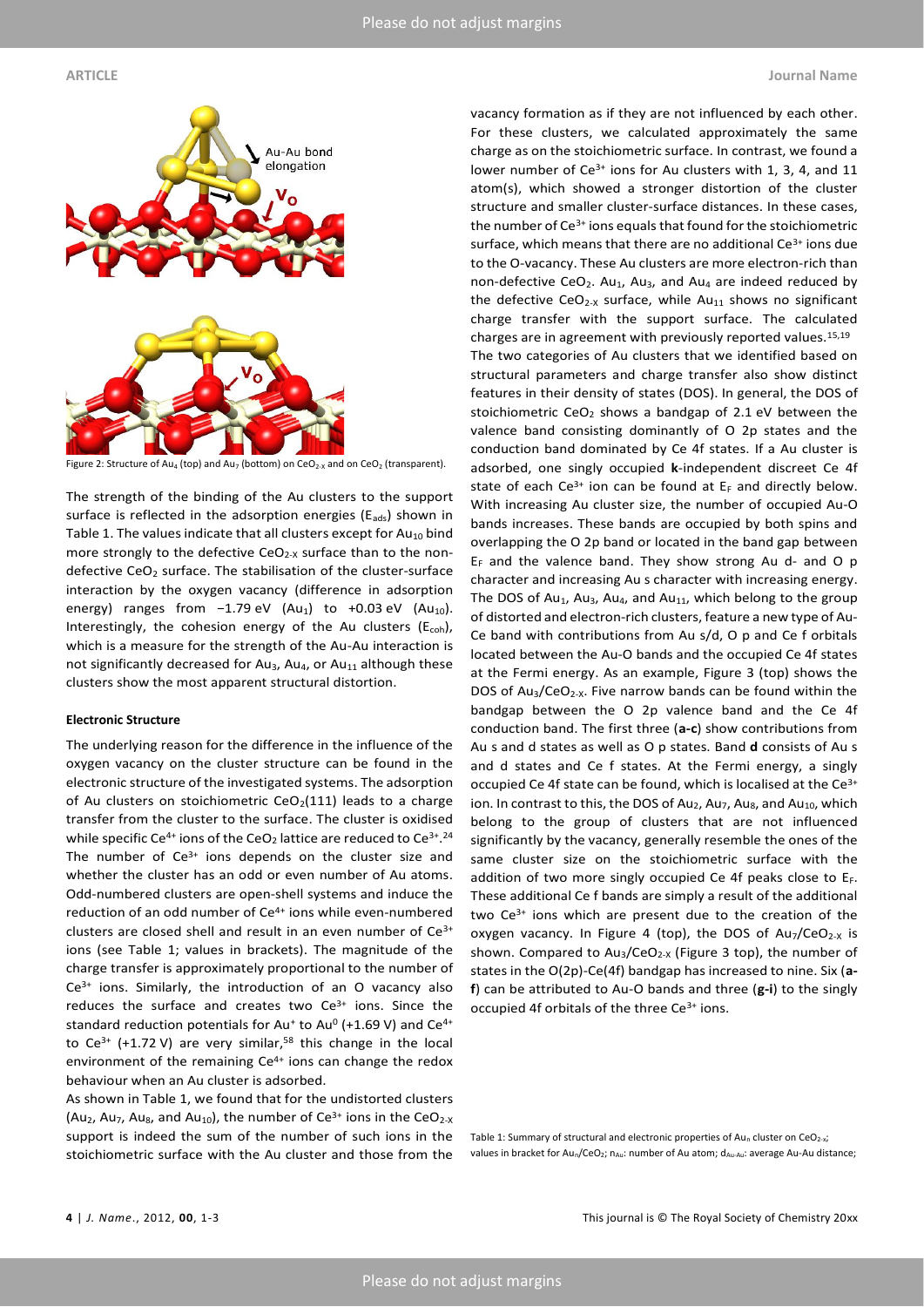$d_{Au\cdot S}$ : cluster-surface distance;  $q_{Au}$ : total charge of Au<sub>n</sub> cluster; E<sub>ads</sub>: adsorption energy;  $E_{coh}$ : cohesion energy; n<sub>Ce3+</sub>: number of Ce<sup>3+</sup> ions; \* structural distortion leads to change in Au coordination numbers.

| $n_{Au}$     | $d_{Au-Au}$ | d <sub>Au-S</sub> [Å] | q <sub>Au</sub> [e] | $E_{ads}$ | $E_{coh}$ | $n_{Ce3+}$ | Occ. |
|--------------|-------------|-----------------------|---------------------|-----------|-----------|------------|------|
|              | [Å]         |                       |                     | [eV]      | [eV]      |            | Au-  |
|              |             |                       |                     |           |           |            | Ce   |
|              |             |                       |                     |           |           |            | band |
| 1            | n/a         | 1.27                  | $-0.57$             | $-3.08$   | 0.00      | 1(1)       | Yes  |
|              |             | (1.89)                | $(+0.18)$           | $(-1.30)$ | (0.00)    |            |      |
| $\mathbf{z}$ | 2.58        | 1.69                  | $-0.17$             | $-3.03$   | $-1.14$   | 2(0)       | No   |
|              | (2.52)      | (1.60)                | $(-0.12)$           | $(-1.94)$ | $(-1.15)$ |            |      |
| 3            | 2.79        | 1.20                  | $-0.57$             | $-4.24$   | $-1.13$   | 1(1)       | Yes  |
|              | (2.66)      | (2.06)                | $(+0.28)$           | $(-3.90)$ | $(-1.17)$ |            |      |
| 4            | $2.77*$     | 1.24                  | $-0.29$             | $-6.10$   | $-1.15$   | 2(2)       | Yes  |
|              | (2.76)      | (1.99)                | $(+0.62)$           | $(-5.37)$ | $(-1.17)$ |            |      |
| 7            | 2.74        | 1.93                  | $+0.16$             | $-6.45$   | $-1.83$   | 3(1)       | No   |
|              | (2.74)      | (1.98)                | $(+0.20)$           | $(-5.75)$ | $(-1.82)$ |            |      |
| 8            | 2.76        | 1.93                  | $+0.39$             | $-7.69$   | $-1.68$   | 4(2)       | No   |
|              | (2.75)      | (1.98)                | $(+0.53)$           | $(-7.28)$ | $(-1.77)$ |            |      |
| 10           | 2.83        | 1.90                  | $+0.38$             | $-8.19$   | $-1.94$   | 4(2)       | No   |
|              | (2.87)      | (2.03)                | $(+0.52)$           | $(-8.22)$ | $(-1.94)$ |            |      |
| 11           | $2.89*$     | 1.14                  | $+0.07$             | $-9.72$   | $-1.93$   | 3(3)       | Yes  |
|              | (2.89)      | (2.04)                | $(+0.81)$           | $(-9.43)$ | $(-1.90)$ |            |      |
|              |             |                       |                     |           |           |            |      |

#### **Influence of the Ce3+ ion positions**

The number of  $Ce^{3+}$  ions varies with cluster size and vacancy position, and their localisation can have a significant influence on the total energy of the system.<sup>29</sup> We illustrate here, based on several examples, how different  $Ce^{3+}$  positions affect the properties of the system.

If, for example, the Ce<sup>3+</sup> ion of  $Au_1/CeO_{2-x}$  is shifted from the most stable  $2_1$  position to an  $1_1$  or  $3_1$  position, the energy difference between the singly occupied Ce 4f state at  $E_F$  and the valence band is increased by 0.44 eV and 0.15 eV, respectively. However, the bandgap between the O 2p valence band and Ce 4f conduction band (2.1 eV) as well as the general shape of the DOS (see Figures S3 and S4 in the Supporting Information) remains unaffected. Therefore, it can be concluded that the increase in the total energy compared to the localisation in  $2<sub>1</sub>$ position of these systems is caused by the occupation of a Ce 4f state with higher energy, meaning that the occupation of this state has negligible influence on other states and the properties of the adatom. The charge transfer between the surface and the Au atom with Ce<sup>3+</sup> in 1<sub>1</sub> position is −0.60 e, only 0.03 e different from the  $2_1$  position. Similarly, the positions of the two Ce<sup>3+</sup> ions of  $Au_2/CeO_{2-x}$  only have an influence on the total energy of the

system, i.e. with one  $(2<sub>1</sub>-1<sub>1</sub>)$  or both Ce<sup>3+</sup> ions located directly next to the vacancy  $(1<sub>1</sub>-1<sub>1</sub>)$ , the energy is +0.05 eV and +0.13 eV higher, respectively, which, however, has only a minor effect on the charge transfer  $(-0.18$  and  $-0.20$  e). The same was observed, for example, for  $Au_7/CeO_{2-x}$ , which features three Ce<sup>3+</sup> ions. Their arrangement in  $1<sub>1</sub>$ -2<sub>1</sub>-2<sub>1</sub> positions, i.e. under (1<sub>1</sub>) and next to the cluster  $(2_1)$ , is favoured over a  $2_1-2_1-2_1$ arrangement with all Ce<sup>3+</sup> ions next to the cluster. However, the energy difference is merely 0.04 eV. The Au cluster has a positive charge of +0.16 e in the former and +0.12 e in the latter case.

These examples show, that in most cases, there is only a minor influence of the position of the Ce<sup>3+</sup> ions on the electronic structure of the Au clusters and their charge, suggesting that the implications of the  $Ce^{3+}$  ion positions on the herein investigated cluster properties are in general very low, although there could be configurations not explored here where it could be more significant

We should also note a significant observation for  $Au_{10}/CeO_{2-x}$ . The lowest energy structure has four  $Ce^{3+}$  ions in  $1_1-1_1-1_1-3_1$ positions. In an attempt to localise three of them next to the corners of the  $Au_{10}$  cluster, we obtained a final structure with only two Ce<sup>3+</sup> ions, one at a  $1<sub>1</sub>$  position next to the vacancy (under the centre of the cluster) and the second one at a  $3<sub>1</sub>$ position next to one of the corners of the cluster. The Au atom above the oxygen vacancy is lowered into the vacancy site and a strong change in the charge transfer can be observed. While the Au cluster was oxidised in the lowest energy structure with a charge of +0.38 e, it is reduced in the structure with only two Ce3+ ions with a charge of −0.35 e. While this newly obtained structure with a reduced Au cluster is higher in energy by 0.24 eV, it shows that there can be multiple minima with the same vacancy location, but a different number of  $Ce<sup>3+</sup>$  ions resulting in significant structural and electronic changes at the cluster.

Furthermore, it should be considered that our localisation method using a structural distortion (see Methods section) can only loosely direct the optimisation procedure to a certain localisation pattern meaning. Moreover, in a dynamic system, the vibrations of the support lattice will create temporary distortions of the structure around the Ce ions. These distortions will shift the 4f electron density between these ions in the same way as our intentional distortions to direct the  $\text{Ce}^{3+}$ ion positions.<sup>59</sup> Inclusion of dynamic effects would be an interesting future study for this system.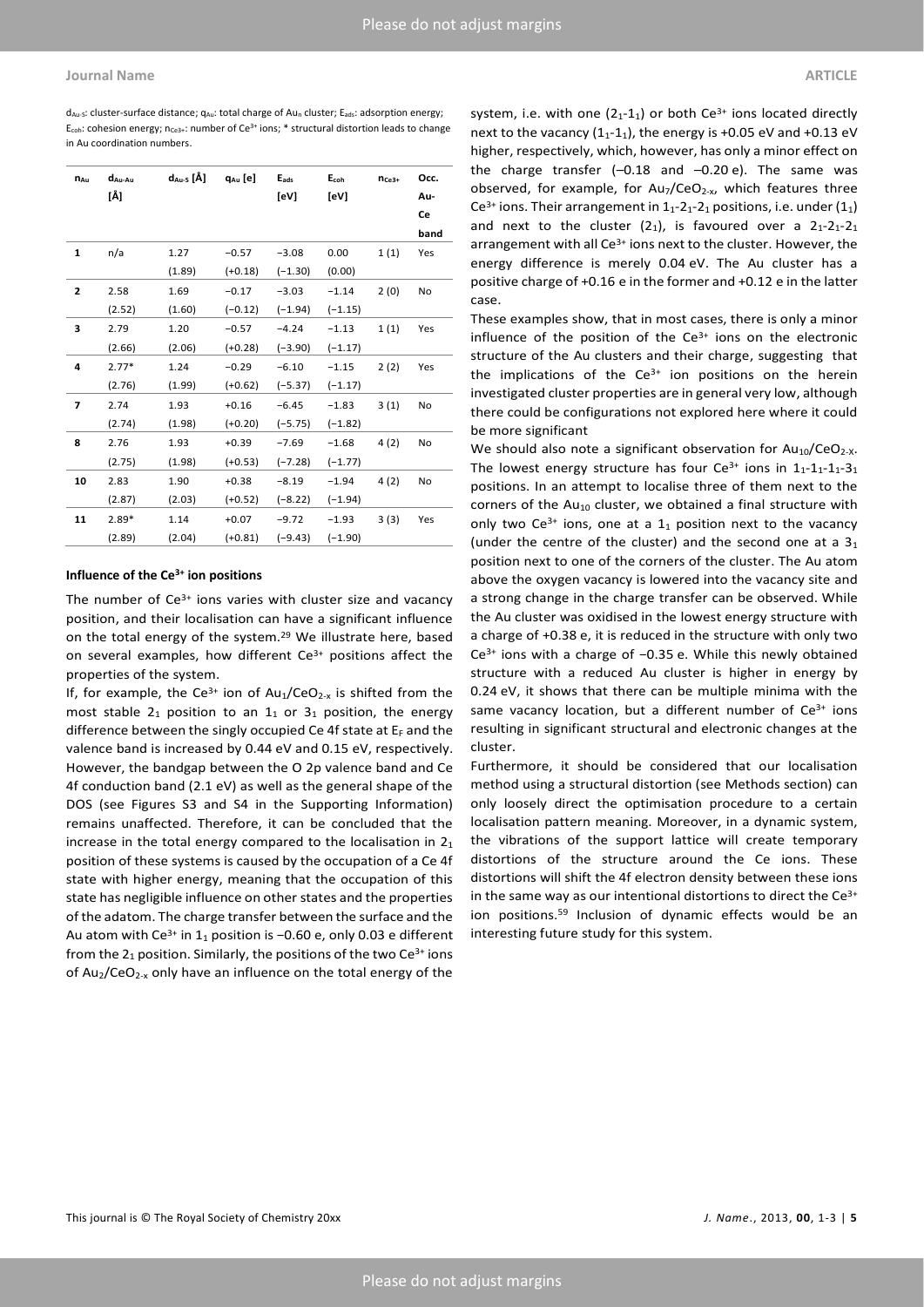# **Journal Name**



# **ARTICLE**



Figure 3: DOS (top) and COHP (bottom) of Au<sub>3</sub>/CeO<sub>2-x</sub>; average COHP of all respective pairs with a maximum distance of 4.0 Å; energies relative to E<sub>F</sub>.

### **Influence of the vacancy position**

In general, the position of the oxygen vacancy relative to an Au cluster has a more significant influence on the cluster properties than the  $Ce^{3+}$  ion positions (cf. Table 2). For the first group of clusters (Au<sub>1</sub>, Au<sub>3</sub>, Au<sub>4</sub>, Au<sub>11</sub>), which are more electron-rich than the respective clusters on the stoichiometric surface, the vacancy is initially located underneath the cluster. Moving it to a position outside the cluster perimeter results in an increase of the number of Ce3+ ions to the sum of the number of ions in  $Au_n/CeO_2$  and the two Ce<sup>3+</sup> ions in a naked defective CeO<sub>2-X</sub> surface. The Au-Ce band disappears from the DOS and the charge transfer is similar to the stoichiometric surface. For any vacancy position outside the cluster perimeter, we did not find an influence of the exact position of the vacancy relative to the cluster on the investigated properties. For example, for  $Au<sub>3</sub>/CeO<sub>2-x</sub>$ , we calculated two structures with different vacancy positions next to the cluster (Table 2; entries 5 and 6; see Figure S1 in the Supporting Information for details). Both structures are only higher in energy by 0.01 eV with respect to the one with the vacancy right below the cluster. In both cases, the oxygen vacancy has no significant influence on the structure and charge of the trimer compared to the stoichiometric surface. In the case of  $Au_{11}$ , the vacancy can also be positioned under a corner atom instead of under the centre of the cluster, which leads to a lower cluster charge of -0.09 e compared to +0.07 e before.

For Au $_8$  and Au<sub>10</sub>, which belong to the second group of clusters and are initially unaffected by the oxygen vacancy, we found that their behaviour is similar to the first group when the vacancy is placed underneath a corner atom of the cluster. In both cases (Au $_8$  and Au<sub>10</sub>), the Au cluster is structurally distorted and more electron-rich than on stoichiometric  $CeO<sub>2</sub>$ , the number of  $Ce<sup>3+</sup>$  ions is decreased, and the DOS shows an occupied Au-Ce band. For example, if the oxygen vacancy is located underneath a Au atom of the Au<sub>8</sub> cluster underneath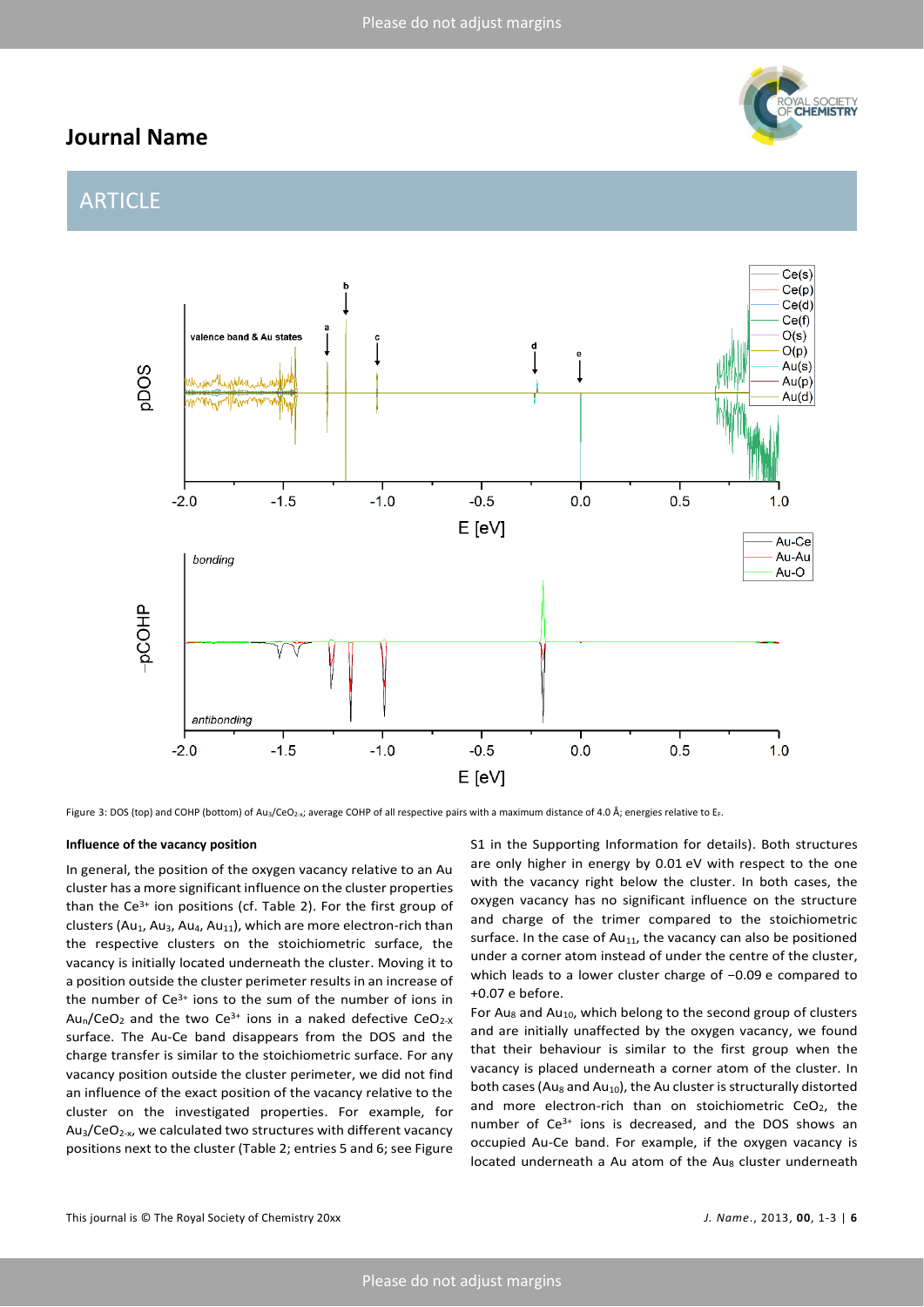the second layer Au atom, this atom moves into the oxygen vacancy site (Table 2; entry 12; Table S1 in Supporting Information). The average Au-Au distance is decreased from 1.93 to 1.21 Å, and the cluster-surface distance is increased from 2.76 to 2.81 Å. The Au cluster is reduced with a charge of −0.34 e instead of being oxidised with a charge of +0.39 e. Moreover, two instead of four  $Ce<sup>3+</sup>$  ions can be found in the surface and the DOS shows occupied Au-Ce bands. We removed the oxygen atom underneath the lower atom of  $Au_2$  on CeO<sub>2-x</sub> to create an oxygen vacancy at that position, but the structure relaxed during the geometry optimisation procedure to one equivalent to the one described previously.

Table 2: Summary of structural and electronic properties of Au<sub>n</sub> cluster on CeO<sub>2-x</sub> with varied vacancy positions; values in bracket for  $Au_n/CeO_2$ ;  $n_{Au}$ : number of Au atom;  $d_{Au}$ .  $_{Au}$ : average Au-Au distance; d<sub>Au-S</sub>: cluster-surface distance; q<sub>Au</sub>: total charge of Au<sub>n</sub> cluster;  $n_{\text{Ce3+}}$ : number of Ce<sup>3+</sup> ions; \* structural distortion leads to change in Au coordination numbers; see Table S1 in the Supporting Information for details on the structures.

| <b>Entry</b> | $n_{Au}$ | v.       | d <sub>Au-Au</sub> [Å] | $d_{Au-S}$ | q <sub>au</sub> [e] | $n_{Ce3+}$ | Occ. |
|--------------|----------|----------|------------------------|------------|---------------------|------------|------|
|              |          | position |                        | [Å]        |                     |            | Au-  |
|              |          |          |                        |            |                     |            | Ce   |
|              |          |          |                        |            |                     |            | band |
| 1            | 1        | corner   | n/a                    | 1.27       | $-0.57$             | 1(1)       | Yes  |
|              |          |          |                        | (1.89)     | $(+0.18)$           |            |      |
| 2            | 1        | next     | n/a                    | 1.70       | $-0.16$             | 2(1)       | No   |
|              |          |          |                        | (1.89)     | $(+0.18)$           |            |      |
| 3            | 2        | next     | 2.58(2.52)             | 1.60       | $-0.17$             | 2(0)       | No   |
|              |          |          |                        | (1.69)     | $(-0.12)$           |            |      |
| 4            | 3        | corner   | 2.79(2.66)             | 1.20       | $-0.57$             | 1(1)       | Yes  |
|              |          |          |                        | (2.06)     | $(+0.28)$           |            |      |
| 5            | 3        | next     | 2.66                   | 2.07       | $+0.24$             | 3(1)       | No   |
|              |          |          |                        |            | $(+0.28)$           |            |      |
| 6            | 3        | next     | 2.66                   | 2.08       | $+0.25$             | 3(1)       | No   |
|              |          |          |                        |            | $(+0.28)$           |            |      |
| 7            | 4        | corner   | $2.77*(2.76)$          | 1.24       | $-0.29$             | 2(2)       | Yes  |
|              |          |          |                        | (1.99)     | $(+0.62)$           |            |      |
| 8            | 4        | next     | 2.76(2.76)             | 1.98       | $+0.56$             | 4(2)       | No   |
|              |          |          |                        | (1.99)     | $(+0.62)$           |            |      |
| 9            | 7        | centre   | 2.74(2.74)             | 1.93       | $+0.16$             | 3(1)       | No   |
|              |          |          |                        | (1.98)     | $(+0.20)$           |            |      |
| 10           | 7        | corner   | 2.77(2.74)             | 1.94       | $+0.05$             | 3(1)       | No   |
|              |          |          |                        | (1.98)     | $(+0.20)$           |            |      |
| 11           | 8        | centre   | 2.76(2.75)             | 1.93       | $+0.39$             | 4 (2)      | No   |
|              |          |          |                        | (1.98)     | $(+0.53)$           |            |      |
| 12           | 8        | corner   | 2.81 (2.75)            | 1.21       | $-0.34$             | 2(2)       | Yes  |
|              |          |          |                        | (1.98)     | $(+0.53)$           |            |      |
| 13           | 8        | next     | 2.75(2.75)             | 1.99       | $+0.50$             | 4(2)       | No   |
|              |          |          |                        | (1.98)     | (+0.53)             |            |      |
| 14           | 10       | edge     | 2.83(2.87)             | 1.90       | $+0.38$             | 4(2)       | No   |
|              |          |          |                        | (2.03)     | $(+0.52)$           |            |      |
| 15           | 10       | corner   | $2.85*$                | 1.25       | $-0.39$             | 2(2)       | Yes  |
|              |          |          | (2.87)                 | (2.03)     | (+0.52)             |            |      |
| 16           | 10       | next     | 2.87(2.87)             | 2.02       | $+0.49$             | 4(2)       | No   |
|              |          |          |                        | (2.03)     | $(+0.52)$           |            |      |
|              |          |          |                        |            |                     |            |      |

| 17 | 11 | centre | $2.89*$    | 1.14   | $+0.07$   | 3(3) | Yes |
|----|----|--------|------------|--------|-----------|------|-----|
|    |    |        | (2.89)     | (2.04) | $(+0.81)$ |      |     |
| 18 | 11 | corner | 2.83(2.89) | 1.37   | $-0.09$   | 3(3) | Yes |
|    |    |        |            | (2.04) | $(+0.81)$ |      |     |
| 19 | 11 | next   | 2.87(2.89) | 2.03   | $+0.86$   | 5(3) | No  |
|    |    |        |            | (2.04) | $(+0.81)$ |      |     |
|    |    |        |            |        |           |      |     |

As the results show, the charge of the Au particle is highly dependent on the vacancy position. However, it is essential to consider whether this affects all cluster atoms or if it is a local effect to those atoms directly at the vacancy. Table 3 shows the variation in the calculated atomic charges for  $Au_8/CeO_{2-x}$  with different vacancy positions relative to the cluster on the stoichiometric surface. When the vacancy site is beneath the central Au atom (a), the charge difference at the central Au atom of the cluster (Au atom 1) contributes 50 % of the total charge difference of the cluster ( $\Delta q$  = -0.07 e). The total cluster charge changes most  $(\Delta q = -0.88 e)$  if the vacancy is located under the corner Au atom under the second layer Au atom (b). Our results suggest that the atom at the vacancy site (Au atom 2) contributes with −0.74 e, more than seven times more than the next most influenced atom (Au atom 3; −0.09 e), which is located next to the vacancy. The impact of an oxygen vacancy next to the cluster (c) on the cluster charge is negligible (−0.03 e) which is reflected in the minor charge differences of each Au atom. In  $Au_{11}/CeO_{2-x}$ , the oxygen vacancy is located centrally under the  $Au_{11}$  cluster. Compared to the stoichiometric surface, the total charge of the cluster decreases from +0.81 e to +0.07 e. The charges at each Au atom show that none of the atoms at the cluster interface is affected by more than ±0.03 e. The only significant charge difference can be found for the Au atom at the vacancy with −0.65 e compared to the stoichiometric surface. This local character of the influence of the oxygen vacancy on the charge of the Au atoms has implications for the catalytic activity of the Au particles. The Au atoms at the vacancy, which are almost exclusively affected by the vacancy, are in many cases less or not at all accessible for any substrate. Hence, according to the atomic charge distribution, the reactivity of the catalytically active atoms at the cluster surface remain practically unaffected.

Table 3: Changes of Bader charges of Au atoms in  $Au_8/CeO_{2-x}$  compared with  $Au_8/CeO_2$ ; vacancy located under central Au atom (a), corner Au atom (b), and next to the cluster (c).

| Au atom      | <b>q</b> [eV] (a) | q [eV] (b) | q [eV] (c) |
|--------------|-------------------|------------|------------|
| 1            | $-0.07$           | $+0.02$    | 0.00       |
| $\mathbf{2}$ | 0.00              | $-0.74$    | $-0.03$    |
| 3            | 0.00              | $-0.09$    | $+0.01$    |
| 4            | $-0.02$           | $+0.02$    | 0.00       |
| 5            | $-0.01$           | $-0.02$    | $+0.03$    |
| 6            | 0.00              | $-0.06$    | $-0.01$    |
| 7            | $-0.02$           | $+0.02$    | 0.00       |
| 8            | $-0.01$           | $-0.03$    | $-0.01$    |
| <b>SUM</b>   | $-0.14$           | $-0.88$    | $-0.03$    |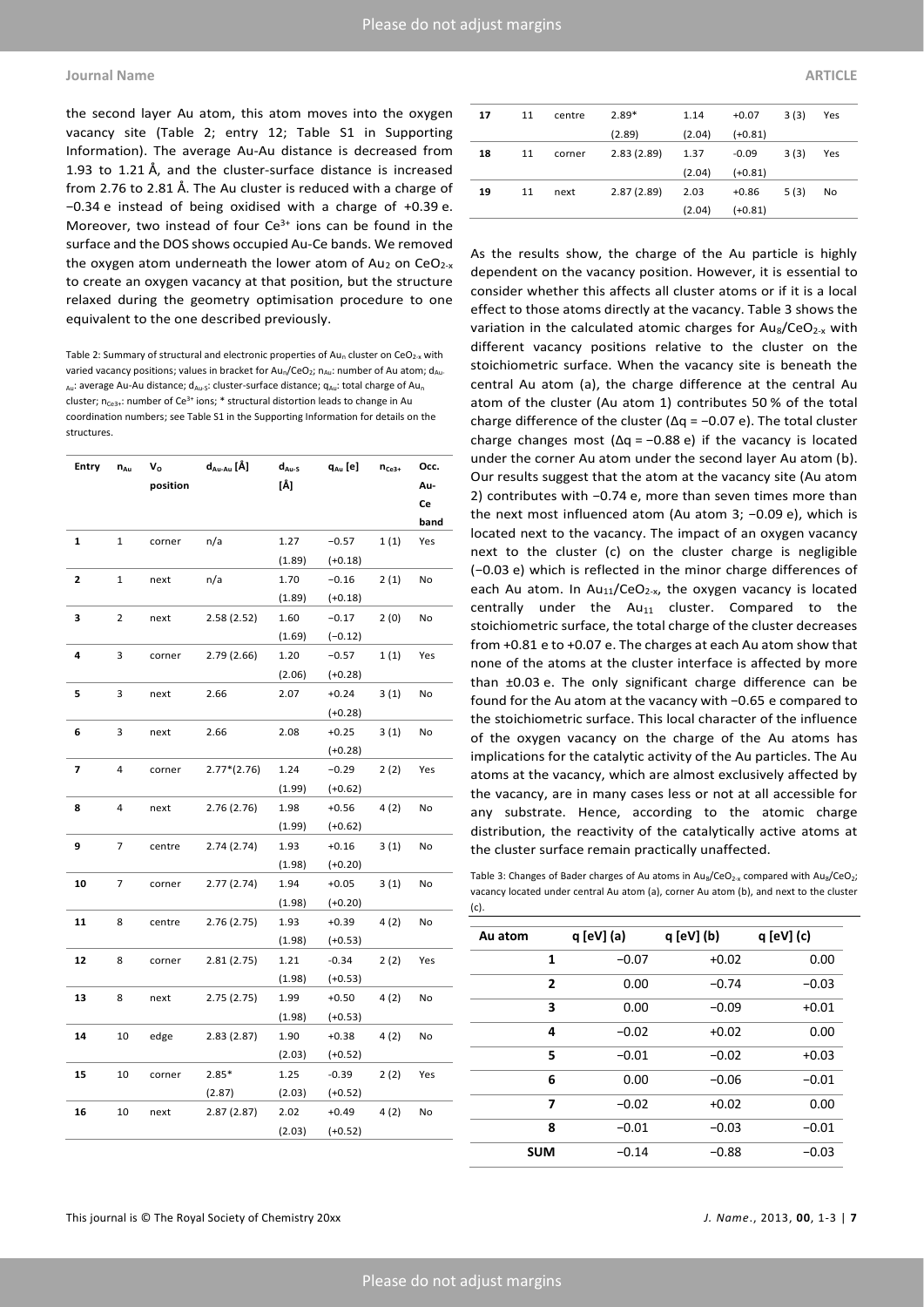

Figure 4: DOS (top) and COHP (bottom) plot of Au<sub>7</sub>/CeO<sub>2-x</sub>; average COHP of all respective pairs with a maximum distance of 4.0 Å.



Figure 5: Iso-surfaces of the electron density (iso-value: 0.001 a.u) mapped with the (electrostatic) local potential; colour scale between ≥0 eV (blue) and ≤−2.5 eV (red); Vo: oxygen vacancy position; q: charge of Au<sub>n</sub> cluster; A: Au<sub>8</sub>/CeO<sub>2</sub>; B: Au<sub>8</sub>/CeO<sub>2-x</sub> with vacancy next to cluster; C: Au<sub>8</sub>/CeO<sub>2-x</sub> with vacancy under corner atom; D: Au<sub>8</sub>/CeO<sub>2-x</sub> with vacancy under central cluster atom; E: Au<sub>11</sub>/CeO<sub>2</sub>; F: Au<sub>11</sub>/CeO<sub>2-x</sub> with vacancy under central atom.

The Bader charge analysis allows us to designate charges to the charge density around the respective atoms. We used the

single atoms but does not account for the spatial distribution of electrostatic potential to identify sites with low electron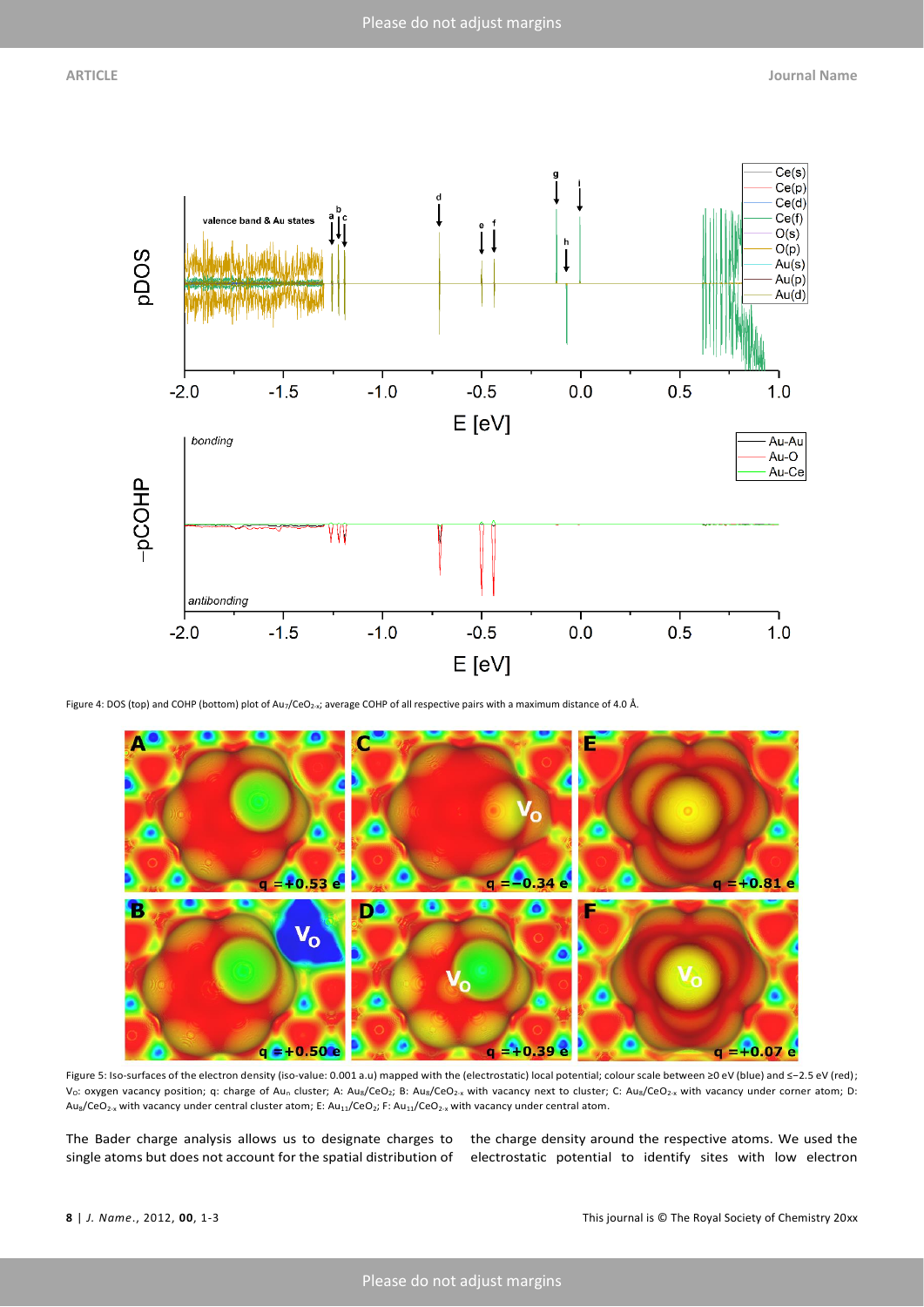#### **Journal Name ARTICLE**

density, which can indicate potential (electrostatic) interaction sites of the cluster with other molecules.<sup>54,60-64</sup> Figure 5 shows the electrostatic potential mapped on the 0.001 au electron density iso-surfaces of the three different Au<sub>8</sub> structures on the defective and stoichiometric surface. The chosen iso-value was used in previous studies and approximately corresponds to the van-der-Waals surface of the molecules.<sup>60,63</sup> In all four images, σ-holes are visible at each corner atom as well as the Au atom of the second layer in agreement with previous reports.<sup>60,63</sup> The σ-holes at the corner atoms are most pronounced when the oxygen vacancy is located centrally under the cluster (Figure 5 D) and least visible when the vacancy is located under one of the corner Au atoms (Figure 5 C). The images of Au<sub>8</sub> on the stoichiometric surface (Figure 5 A) and with the vacancy next to the cluster (Figure 5 B) show no distinct differences. However, the decrease of the magnitude of the σ-holes cannot be directly correlated to the charge of the Au clusters as the vacancy only affects the charge of the gold atoms directly at the vacancy. Nevertheless, there is an indirect influence of the vacancy on the distribution of the electron density. We performed single-point calculations of isolated Au<sub>8</sub> clusters with the same geometry as the ones on  $CeO<sub>2-x</sub>$  (see Table S2 in the Supporting Information). The results show that even in the absence of any surface, the σ-holes are more visible in the structure where the vacancy was located under the Au cluster compared to the one where the vacancy was located outside the cluster perimeter. The vacancy induces a small structural change, namely the movement of the central atom of the first Au layer, increasing the planarity of the first layer of Au atoms. The increased planarity enhances the overlap between the Au atoms while decreasing the electron density on the adjacent position of the Au atoms. Comparison of the electrostatic potentials of  $Au_{11}$  on stoichiometric CeO<sub>2</sub> (Figure 5 E) and defective CeO<sub>2-x</sub> (Figure 5 F), shows that the oxygen vacancy amplifies the σ-hole at the top of the cluster under the cluster. However, the regions with low electron density at the corners of the second layer of Au atoms decreases. As in the case of Au<sub>8</sub>, both differences can also be found for clusters of these shapes without the support surface (see Tables S3 and S4 in the Supporting Information) suggesting that they are a result of the structural change induced by the oxygen vacancy (lower central Au atom of the first layer) rather than an effect of the charge transfer between the surface and the cluster. The σ-holes at the Au atoms of the second layer are formed due to interactions with the central atom of the first layer. Since this atom moves into the vacancy, the overlap between those atoms and, consequently, the magnitude of the σ-hole decreases. The more subtle change to the σ-hole at the top of the cluster can be rationalised by a contraction of the atoms in the lower layers, which concentrates the area of low electron density at the top of the cluster to a smaller area but increases its magnitude.

These results show that the position of the vacancy relative to the cluster influences the structure but also on the electronic structure of the clusters. Depending on the position of the vacancy, the clusters can be assigned to one of the two categories: (i)those showing distortion of the cluster geometry, usually one Au atom in the vacancy site, together with a lower total charge, lower number of Ce<sup>3+</sup> ions and formation of a Au-Ce band and (ii) those in which neither their geometry nor electronic structure is significantly affected by the vacancy. In general, it can be said that if the vacancy is not located under one of the Au atoms, it does not affect the cluster properties. However, it is less obvious to derive a rule for the different positions under an Au cluster since the specific properties of the cluster play an important role.

## **Rationalisation of the charge transfer/Formation of Au-Ce bonds**

To better understand why some clusters exhibit a substantial change in their properties due to the vacancy, we used Crystal Orbital Hamilton Population (COHP) and analysed the electronic structure of the supported clusters. COHP is a powerful tool to distinguish whether states or regions of the DOS are contributing to the stabilisation of the structure, or are destabilising it.<sup>49</sup>

The COHP of  $Au_3/CeO_{2-x}$  is depicted in Figure 3, together with the respective DOS. The COHP is evaluated for Au-Au, Au-O and Ce-O pairs to cover all relevant interactions. The plot shows that the Au-O bands (**a-c**) have antibonding character within the cluster between the Au atoms as well as between the Au atoms of the cluster and the surface O atoms. Note that, the occupied Ce 4f band **e** is not visible in the COHP due to its non-bonding nature. The Au-Ce band (d) is formed by the interaction of a Ce $3+$ ion with the singly occupied s-dominated Au orbital resulting in increased electron density at the Au cluster, more precisely at the Au atom at the vacancy site. The COHP indicates that this band is strongly antibonding concerning the Au-Au interactions, which means that it leads to a destabilisation of the Au cluster. This is reflected in the previously described elongation of the average Au-Au distances. The iso-surface of this band shows the strong s character at the Au atom in the vacancy site (see Figure S16 in the Supporting Information). The same observations can be made for all clusters of the first group (Au<sub>1</sub>, Au<sub>3</sub>, Au<sub>4</sub>, Au<sub>11</sub>). The respective DOS/COHP plots can be found in the Supporting Information.

The stabilising effect for Au atoms at the vacancy site was described previously and attributed to the pairing of the Au s electrons as well as ionic interaction between the Au and Ce atoms.<sup>15</sup> The fact that the DOS (see Figure S2 in the Supporting Information) shows a shared bonding Au-Ce orbital with significant contribution by Ce 4f states can be seen as evidence for some degree of the covalent character of the Au-Ce interaction.

The clusters of the second group do not show such Au-Ce interaction although in some cases (Au<sub>7</sub>, Au<sub>8</sub>), the vacancy is preferentially located centrally under the cluster. The COHP of  $Au<sub>7</sub>/CeO<sub>2-X</sub>$  shows indeed no significant deviation of the Au-Ce plot from zero (see Figure 4). The Au-O bands (**a-f**) are antibonding with respect to the Au-Au and Au-O pairs, and the Ce 4f bands(**g-i**) are non-bonding. The presence of an additional  $Ce^{3+}$  ion in the surface compared to the naked defective  $CeO_{2-x}$ surface indicates that electron density is shifted from occupied antibonding Au-O states into one of the non-bonding Ce 4f states. The reason for the absence of an Au-Ce bond can be found in the geometry of the Au<sub>7</sub> cluster. The central Au atom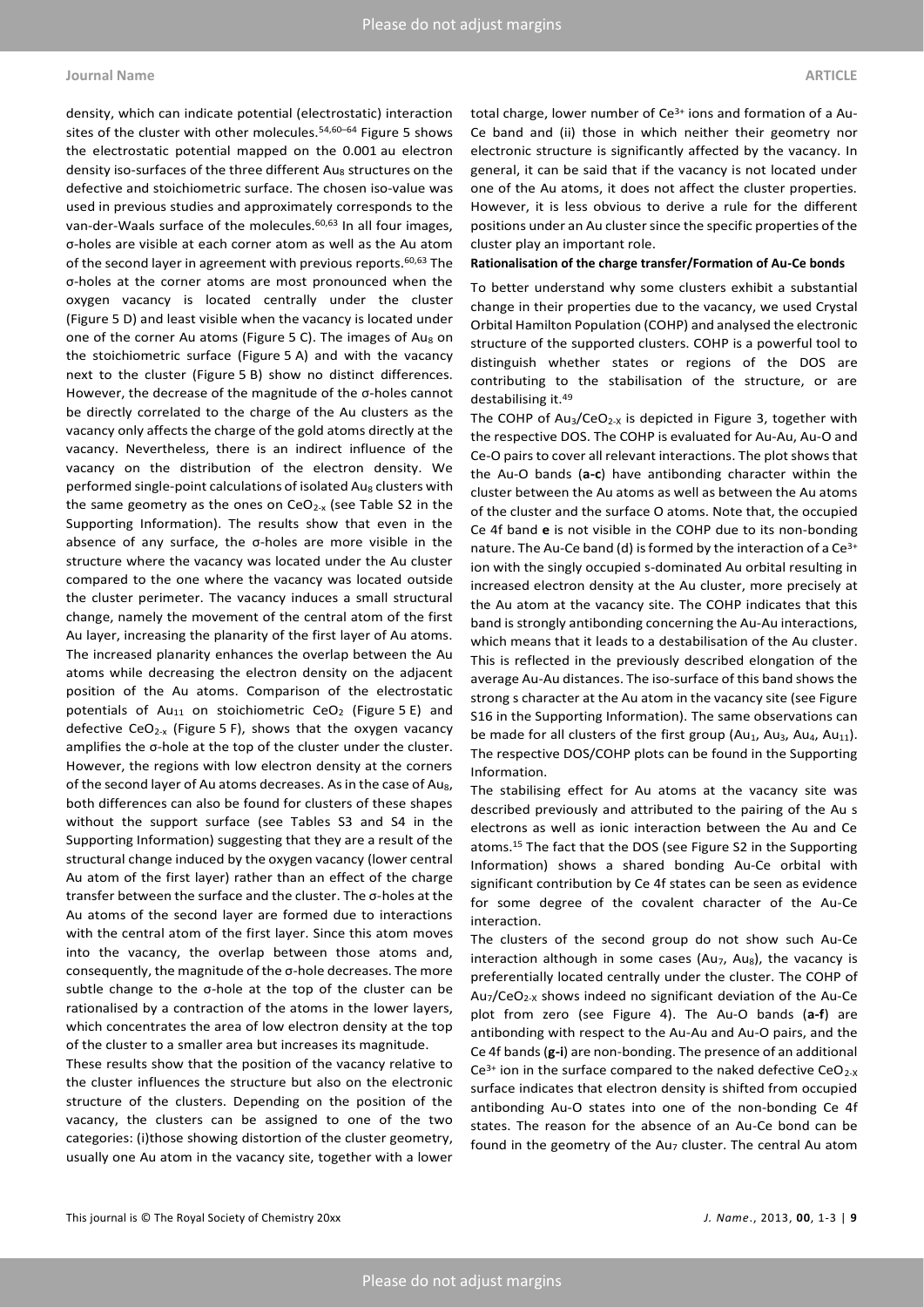is farther away from the surface than all other Au atoms, which indicates that a weak interaction.

We artificially distorted the structure of the Au<sub>7</sub> cluster by moving the central atom into the vacancy site, but this structure was found to be unstable and reverted during the geometry optimisation process. It was discussed previously that the Au atoms at the vacancy move upward for clusters larger than four Au atoms due to strong Au-Au interactions.<sup>19</sup> Our results show a more detailed explanation, i.e. the formation of Au-Ce bonds destabilises the Au-Au bonds within the cluster. However, the Au-Au interactions at the central atom are particularly crucial for the stability of the Au<sub>7</sub> cluster. Its coordination number is higher than any other Au atom in the cluster and it is connected to every other Au atom of the cluster. Due to the increased distance to the vacancy, there is no charge transfer from the Ce3+ ions into antibonding Au-Au bands. The O-Au(corner)- Au(central) angle is significantly decreased if the central Au atom moves into the vacancy, which would decrease the overlap between the orbitals of the corner atoms of the cluster and those of the surface oxygen atoms. If the vacancy is located under one of the corner atoms, the rigidity of the planar Au<sub>7</sub> structure disfavours the formation of an Au-Ce bond. The reduced charge transfer compared to the vacancy location under the central Au atom can simply be explained by the loss of one of the Au-O bonds. Au<sub>8</sub> is structurally more flexible than Au<sub>7</sub>.

The COHP of  $Au_8/CeO_{2-x}$  with the vacancy located under the central Au atom of the first layer shows one band with low bonding character between Au and Ce (see Figure S7 in the Supporting Information). This band has mainly contributions from  $Au(d)$  and  $O(p)$  states but also a low amount of  $Ce(f)$ character. This interaction with the  $Ce<sup>3+</sup>$  ions under the cluster can explain the reduced charge transfer (+0.39 e) compared to the stoichiometric surface (+0.53 e). Our calculations show that, in contrast to  $Au<sub>7</sub>$ , a vacancy under one of the corner atoms of Au $_8$  can lead to a distortion of the cluster and the formation of Au-Ce bands. The atom above the vacancy moves into the vacancy site and the Au atom of the second layer takes its place in the Au<sub>7</sub> layer (see Table S1 in the Supporting Information). The DOS shows three bands with Au and Ce contributions in the investigated energy range (see Figure S8 in the Supporting Information). According to the COHP, all three bands are bonding with respect to Au-Ce pairs. The iso-surface of the most bonding band between Au and Ce shows significant s character at the Au atom in the vacancy site (see Figure S22 in the Supporting Information).

The DOS of  $Au_{10}/CeO_{2-x}$  shows no occupied Au-Ce bands in the energy range considered when the vacancy is located under the cluster edge (see Figure S9 in the Supporting Information). However, there is an unoccupied Au-Ce band with strong bonding character only 0.16 eV above  $E_F$  with strong Au(s), Au(d), and Ce(f) contribution, meaning that there is a small energy gap to occupy this band and form an Au-Ce bond, which explains why we found a structural change when relocating the Ce3+ ions.

For Au<sub>11</sub>, we found an Au-Ce band (g) with strong Au(s) and Ce(f) character located 0.08 eV below  $E_F$  (see Figure S10 in the Supporting Information). This band shows strong bonding properties between Au and Ce atoms in the COHP Thus, the difference between Au<sub>7</sub> to Au<sub>11</sub>, which have the same hexagonal structure at the cluster-surface interface, is that the central atom of the first Au layer moves into the vacancy position, which allows for a significant orbital overlap between the Au(s) states and the Ce(f) states. Such a deformation did not occur for Au<sub>7</sub> due to the strong destabilisation of the cluster structure and the rigidity of the planar Au<sub>7</sub> structure. The threedimensional structure of  $Au_{11}$  decreases the relative importance of the Au-Au interactions of the central Au atom of the first layer for the overall cluster stability. Furthermore, the atom from the second Au layer is located in a position to form an O(surface)- Au(corner)-Au(2<sup>nd</sup> layer) angle of 170° at all corners, which allows stronger Au-O interactions as in the case of the distorted Au<sub>7</sub> structure.

This analysis shows that the oxygen vacancies can lead to increased electron density at the Au clusters by the formation of an Au-Ce bond. The Au-Ce bonds have strong s-character at the Au atom in the vacancy site. Electron density is shifted from one of the  $Ce^{3+}$  ions into the newly formed orbital, which explains the lower (or more negative) charge at the Au cluster but also the local character of the effect. However, this interaction destabilises the Au-Au and Au-O interactions, which is reflected in the structural distortion of these clusters. Whether a cluster of a specific size is affected by the oxygen vacancy is ultimately decided by the rigidity of the cluster structure or the importance of the interactions of the Au atom at the vacancy with the rest of the cluster. Both the rigidity and the importance of single Au-Au interactions decrease with increasing cluster size so that it can be expected that they will tend to fall into the first category. At the same time, the effect of the vacancy on the exposed cluster interface decreases with increasing size so that the influence on the reactivity can be expected to decrease.

### **Summary and Conclusions**

Our DFT-D(+U) study on the influence of oxygen vacancies in  $CeO<sub>2-X</sub>$  on supported Au clusters shows that there are, in general, two groups of clusters. The first is strongly affected by the presence of an oxygen vacancy, as reflected in their structural distortion, lower cluster charge, and the formation of an Au-Ce bond. The second shows the same properties as on the stoichiometric  $Co<sub>2</sub>$  surface. The decisive parameters are the rigidity of the Au cluster and the importance of the Au-Au bonds for the overall stability of the cluster, which decrease with increasing cluster size.

We also found that the increased electron density at the Au cluster is a local effect and limited to the Au atom at the vacancy site. Investigation of electrostatic potential maps shows that any change of the electron density at the exposed cluster surface can be attributed exclusively to structural changes without any effect of the additional electron density at the Au atom at the vacancy.

Our calculations show that, while the position of the Ce3+ ions has a significant influence on the total energy of the system,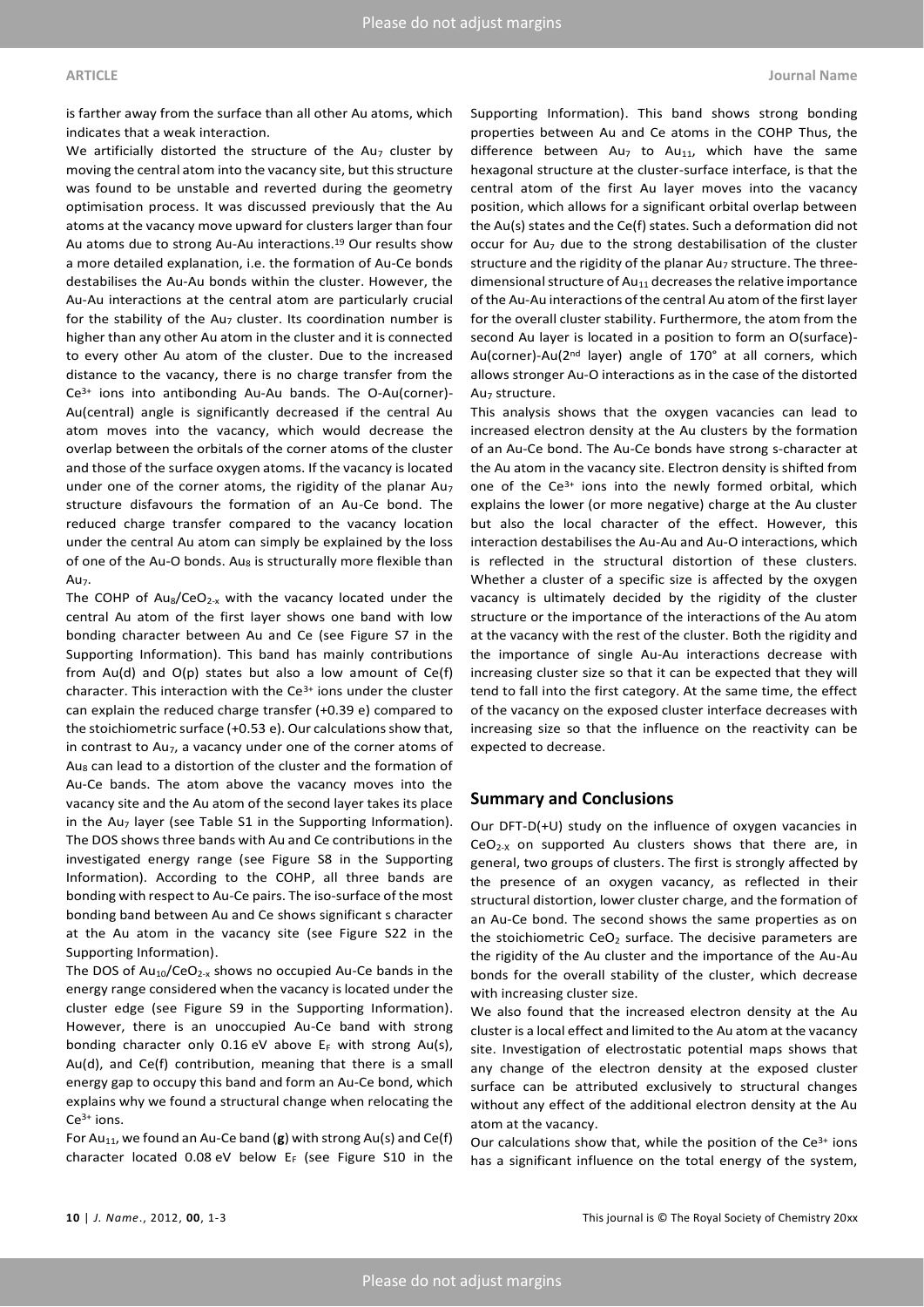other properties such as structure or charge transfer are surprisingly unchanged. These properties can change significantly if a vacancy is underneath a cluster or next to it and the search for the vacancy position with the lowest energy increases the search space regarding the  $Ce<sup>3+</sup>$  positions for each successive displacement of the vacancy site from the cluster. These factors will play an important role in influencing the reactivity of the clusters.

# **Conflicts of interest**

There are no conflicts to declare.

## **Acknowledgements**

UK Catalysis Hub is thanked for resources and support provided through our membership of the UK Catalysis Hub Consortium and funded by the Engineering and Physical Sciences Research Council (EPSRC) (grants EP/K014706/1, EP/K014668/1, EP/K014854/1, EP/K014714/1, and EP/M013219/1). We also thank the EPSRC for the support through the EP/P005845/1 grant. Via our membership of the UK's HEC Materials Chemistry Consortium, which is funded by EPSRC (EP/L000202), this work used the UK Materials and Molecular Modelling Hub for computational resources, MMM Hub, which is partially funded by EPSRC (EP/P020194). We also acknowledge computing time on the facilities of Supercomputing Wales and the Advanced Research Computing @ Cardiff (ARCCA) at Cardiff University.

# **Notes and references**

- 1 Q. Fu, A. Weber and M. Flytzani-Stephanopoulos, *Catal. Lett.*, 2001, **77**, 87–95.
- 2 X. Zhao, L. Wei, S. Cheng and J. Julson, *Catalysts*, 2017, **7**, 83–107.
- 3 R. Schlögl, *Angew. Chemie Int. Ed.*, 2015, **54**, 3465–3520.
- 4 G. J. Hutchings, *J. Catal.*, 1985, **96**, 292–295.
- 5 M. Haruta, *Gold Bull.*, 2004, **37**, 27–36.
- 6 M. D. Hughes, Y. J. Xu, P. Jenkins, P. McMorn, P. Landon, D. I. Enache, A. F. Carley, G. A. Attard, G. J. Hutchings, F. King, E. H. Stitt, P. Johnston, K. Griffin and C. J. Kiely, *Nature*, 2005, **437**, 1132–1135.
- 7 P. Liu, J. Hrbek, J. Evans and M. Pérez, *Angew. Chemie*.
- 8 A. Corma and H. Garcia, *Chem. Soc. Rev.*, 2008, **37**, 2096.
- 9 X. Zhou, W. Xu, G. Liu, D. Panda and P. Chen, *J. Am. Chem. Soc.*, 2010, **132**, 138–146.
- 10 M. M. Schubert, A. Venugopal, M. J. Kahlich, V. Plzak and R. J. Behm, *J. Catal.*, 2004, **222**, 32–40.
- 11 B. Hvolbæk, T. V. W. Janssens, B. S. Clausen, H. Falsig, C. H. Christensen and J. K. Nørskov, *Nano Today*, 2007, **2**, 14–18.
- 12 N. Lopez, T. V. W. Janssens, B. S. Clausen, Y. Xu, M. Mavrikakis, T. Bligaard and J. K. Nørskov, *J. Catal.*, 2004, **223**, 232–235.
- 13 M. Cargnello, V. V. T. Doan-Nguyen, T. R. Gordon, R. E. Diaz, E. A. Stach, R. J. Gorte, P. Fornasiero and C. B. Murray, *Science (80-. ).*, 2013, **341**, 771–773.
- 14 Z.-P. Liu, S. J. Jenkins and D. A. King, *Phys. Rev. Lett.*, 2005, **94**, 196102.
- 15 C. Zhang, A. Michaelides, D. A. King and S. J. Jenkins, *J. Chem. Phys.*, 2008, **129**, 194708.
- 16 M. F. Camellone and S. Fabris, *J. Am. Chem. Soc.*, 2009, **131**, 10473–10483.
- 17 N. C. Hernández, R. Grau-Crespo, N. H. de Leeuw and J. F. Sanz, *Phys. Chem. Chem. Phys.*, 2009, **11**, 5246.
- 18 A. Chutia, D. J. Willock and C. R. A. Catlow, *Faraday Discuss.*, 2018, **208**, 123–145.
- 19 C. Zhang, A. Michaelides, D. A. King and S. J. Jenkins, *J. Am. Chem. Soc.*, 2010, **132**, 2175–2182.
- 20 B.-T. Teng, F.-M. Wu, W.-X. Huang, X.-D. Wen, L.-H. Zhao and M.-F. Luo, *ChemPhysChem*, 2012, **13**, 1261–1271.
- 21 R. Van Den Berg, G. Prieto, G. Korpershoek, L. I. Van Der Wal, A. J. Van Bunningen, S. Lægsgaard-Jørgensen, P. E. De Jongh and K. P. De Jong, *Nat. Commun.*, 2016, **7**, 20457– 20465.
- 22 J. C. Frost, *Nature*, 1988, **334**, 577–580.
- 23 L. Liu and A. Corma, *Chem. Rev.*, 2018, **118**, 4981–5079.
- 24 J. Engel, S. Francis and A. Roldan, *Phys. Chem. Chem. Phys.*, 2019, **21**, 19011–19025.
- 25 G. W. Watson, E. T. Kelsey, N. H. De Leeuw, D. J. Harris and S. C. Parker, *J. Chem. Soc. - Faraday Trans.*, 1996, **92**, 433– 438.
- 26 C. R. Henry, *Henry~Surface Sci. Reports*, 1998, **31**, 231–325.
- 27 D. R. Mullins, *Surf. Sci. Rep.*, 2015, **70**, 42–85.
- 28 J. A. Rodriguez, X. Wang, P. Liu, W. Wen, J. C. Hanson, J. Hrbek, M. Pérez and J. Evans, *Top. Catal.*, 2007, **44**, 73–81.
- 29 J. Paier, C. Penschke and J. Sauer, *Chem. Rev.*, 2013, **113**, 3949–3985.
- 30 G. Kresse and J. Hafner, *Phys. Rev. B*, 1993, **47**, 558–561.
- 31 G. Kresse and J. Furthmüller, *Phys. Rev. B*, 1996, **54**, 11169–11186.
- 32 G. Kresse and D. Joubert, *Phys. Rev. B*, 1999, **59**, 1758– 1775.
- 33 J. Perdew, K. Burke and M. Ernzerhof, *Phys. Rev. Lett.*, 1996, **77**, 3865–3868.
- 34 R. M. Olson, S. Varganov, M. S. Gordon, H. Metiu, S. Chretien, P. Piecuch, K. Kowalski, S. A. Kucharski and M. Musial, *J. Am. Chem. Soc.*, 2005, **127**, 1049–1052.
- 35 A. R. Puigdollers, P. Schlexer and G. Pacchioni, *J. Phys. Chem. C*, 2015, **119**, 15381–15389.
- 36 S. Grimme, J. Antony, S. Ehrlich and H. Krieg, *J. Chem. Phys.*, 2010, **132**, 154104.
- 37 P. E. Blöchl, *Phys. Rev. B*, 1994, **50**, 17953–17979.
- 38 H. Monkhorst and J. Pack, *Phys. Rev. B*, 1976, **13**, 5188– 5192.
- 39 J. Hubbard, *Proc. R. Soc. Lond. A. Math. Phys. Sci.*, 1963, **276**, 238–257.
- 40 J. Hubbard, *Proc. R. Soc. A Math. Phys. Eng. Sci.*, 1964, **277**, 237–259.
- 41 J. Hubbard, *Proc. R. Soc. A Math. Phys. Eng. Sci.*, 1964, **281**, 401–419.
- 42 J. Hubbard, *Proc. R. Soc. A Math. Phys. Eng. Sci.*, 1965, **285**, 542–560.
- 43 J. Hubbard, *Proc. R. Soc. A Math. Phys. Eng. Sci.*, 1967, **296**,